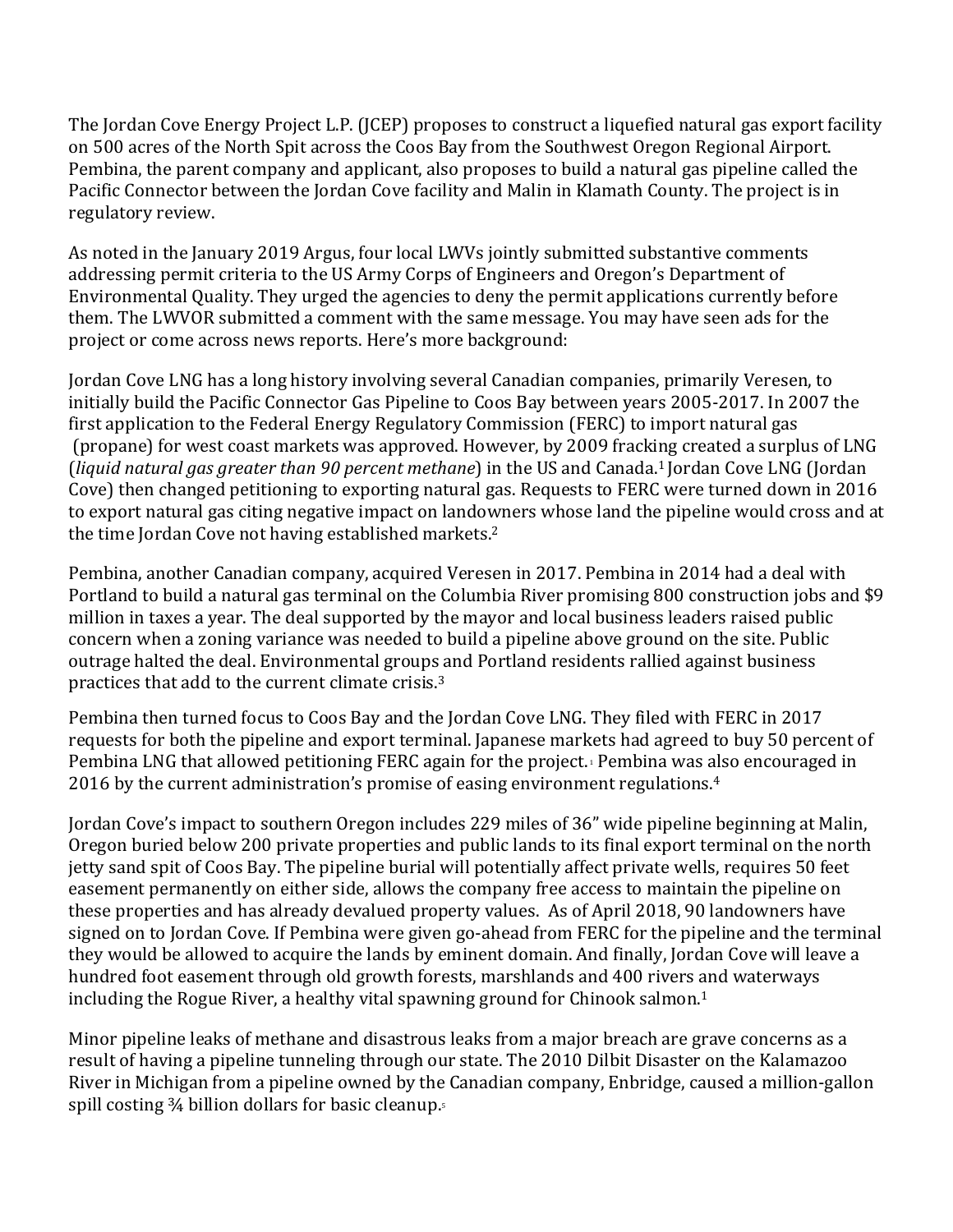Coos Bay Mayor, state Representative Caddy Brown and three Coos County commissioners support Jordan Cove. Creation of 150 jobs paying average salaries of \$97,000 per year and billions of tax revenue over 20 years have fueled support in a community that has an unemployment rate 3 times the national average. Opponents express concern for the oyster industries, the airport's being near the proposed site, the sand spit site being in a tsunami and earthquake zone, and the potential dangers for 17,000 citizens if the terminal should burn.<sup>1</sup>

In 2017, as reported by OPB's Inside Addition, Measure 6-162 was defeated with 75.91 percent against and 24.0 percent in favor. The measure would have banned future fossil fuel delivery in Coos County while maintaining existing systems for automotive fuel.

Klamath County also has Jordan Cove supporters including the Malin Mayor Gary Zieg, County commissioner Derrick DeGroot, the Malin City Council and the Klamath County Chamber of Commerce anticipating \$60 million per year additional revenue to the region.<sup>6</sup>

Pembina has an aggressive agenda to ensure Jordan Cove is exporting natural gas by 2024. The Oregonian in September 2018 disclosed campaign contributions to candidates during the 2016 elections gifted via a Delaware office of the Jordan Cove Energy Project LP. Foreign nationals are prohibited from contributing to federal, state and local elections in the United States, per the Federal Election Campaign Act and related regulations.<sup>7</sup>

Pembina expects the FERC Jordan Cove impact statement by February 2019 and final notice in November 2019. FERC at the federal level has sole authority to grant LNG permits in the United States. Pembina still needs county and state permits. To follow the permitting progress of Jordan Cove go to https://www.oregon.gov/dsl/WW/Pages/jordancove.aspx

Should Pembina be granted permits to build a pipeline and export terminal in Oregon? Three immediate concerns come to mind. The first is Pembina's Canadian ownership. Does a foreign entity have the legal right to acquire properties owned by US citizens through eminent domain? Will the company diligently monitor the safety of the pipeline and terminal? Second, should a pipeline that exports energy impact landowners in the pipeline path, as well as the natural rivers and forests of Oregon? Third, with Oregon legislators pledging to pass the Clean Energy Jobs Bill in 2019, does this project represent core values of decreasing use of fossils fuels?

Jordan Cove public hearings until February 3, 2019 5PM

- **January 7, 2019** | 5:30-8 p.m. at Klamath Falls Community College (7390 S 6th St. in Klamath Falls)
- **January 8, 2019** | 5:30-8 p.m. at the Jackson County Expo (1 Peninger Rd in Central Point)
- **January 9, 2019** | 5:30-8 p.m. at Seven Feathers Casino (146 Chief Milaweta Ln in Canyonville)
- **January 10, 2019** | 5:30-8 p.m. at Mill Casino (3201 Tremont Ave in North Bend)
- **January 15, 2019** | 5:30-8 p.m. at the Department of State Lands Land Board Room (775 Summer St. NE in Salem)

1. Pacific Standard https://psmag.com/environment/pacific-connector-gas-pipeline-oregonlandowners

2.Willamette Week https://www.wweek.com/news/2018/09/01/the-oregon-department-energyrecommends-denying-jordan-cove-liquified-natural-gas-project-an-exemption/